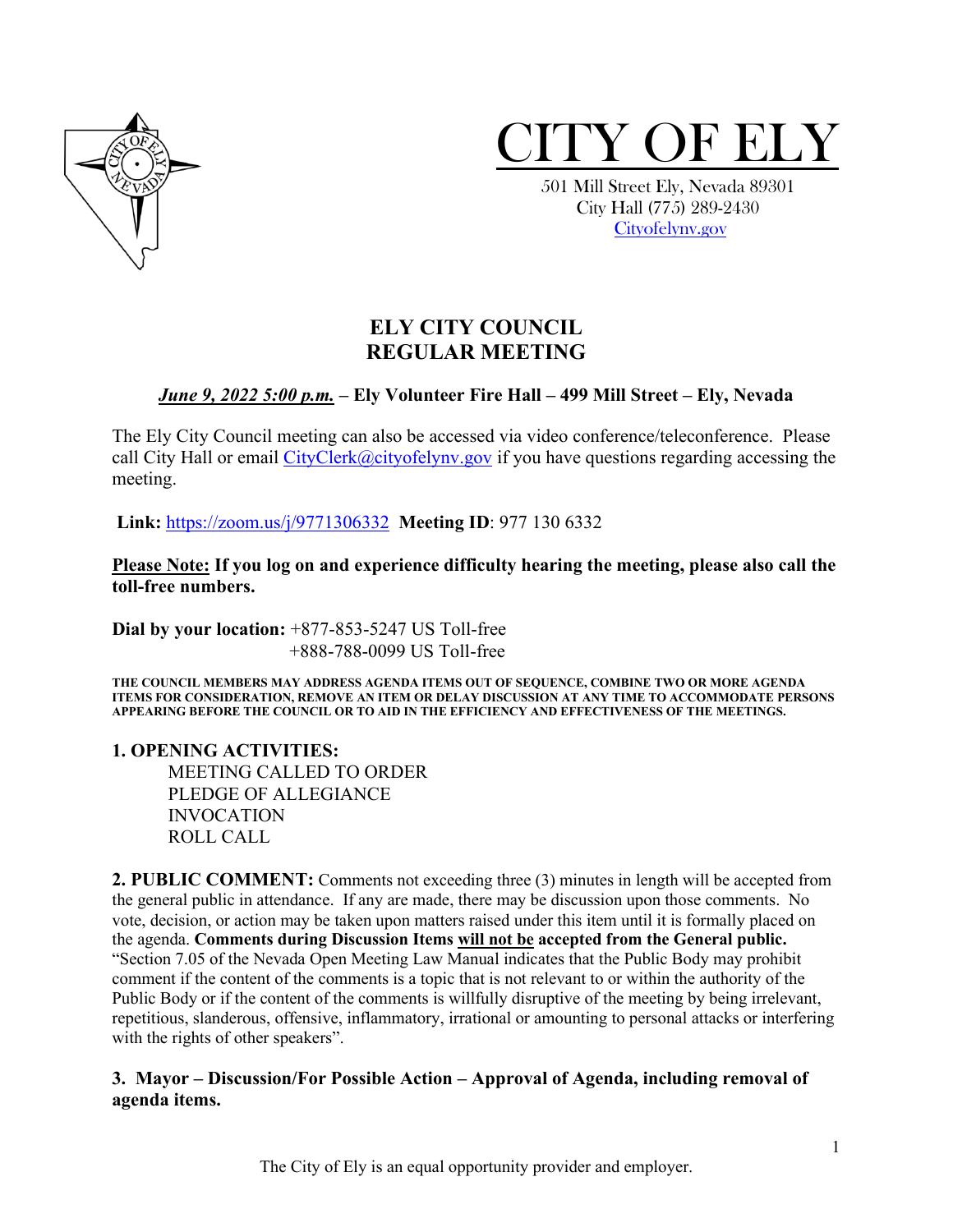#### **4. CITY DEPARTMENT REPORTS**

- **[FIRE CHIEF](https://www.cityofelynv.gov/pdf/CityCouncil2022/cc6-9-22/FireEMSMay2022.pdf)**
- **POLICE CHIEF**
- **MUNICIPAL COURT JUDGE**
- **CITY ATTORNEY**
- **CITY CLERK**
	- **[New Business](https://www.cityofelynv.gov/pdf/CityCouncil2022/cc6-9-22/NewBusinessMay2022.pdf)**
		- **Liens [& Lien Releases](https://www.cityofelynv.gov/pdf/CityCouncil2022/cc6-9-22/Liens-LienReleasesMay2022.pdf)**
- **CITY TREASURER**
- **[CITY PUBLIC WORKS SUPERVISOR](https://www.cityofelynv.gov/pdf/UtilityBoard2022/6-9-22/PublicWorksReportMay2022.pdf)** 
	- **[Animal Control](https://www.cityofelynv.gov/pdf/CityCouncil2022/cc6-9-22/ACMay2022.pdf)**
	- **[Landfill](https://www.cityofelynv.gov/pdf/UtilityBoard2022/6-9-22/LandfillMonthlyreport6-2-22.pdf)**
	- **[Streets](https://www.cityofelynv.gov/pdf/CityCouncil2022/cc6-9-22/StreetsmonthlyreportMay22.pdf)**
	- **[Water/Sewer](https://www.cityofelynv.gov/pdf/UtilityBoard2022/6-9-22/WaterSewerReportMay2022.pdf)**
- **[CITY WATER OPERATOR](https://www.cityofelynv.gov/pdf/UtilityBoard2022/6-9-22/WaterOperatorMay2022.pdf)**
- **CITY ENGINEER**
- **[CITY BUILDING OFFICIAL](https://www.cityofelynv.gov/pdf/CityCouncil2022/cc6-9-22/BldgDeptMay2022.pdf)**
	- **Permits-Inspections**
- **5. [NNRY FOUNDATION REPORT](https://www.cityofelynv.gov/pdf/CityCouncil2022/cc6-9-22/NNRYMay2022.pdf)**
- **6. REPORTS CITY COUNCIL [MAYOR](https://www.cityofelynv.gov/pdf/CityCouncil2022/cc6-9-22/MayorRpt06-09-2022.pdf)**

## **7. ITEMS FOR DISCUSSION/POSSIBLE ACTION OF THE ELY CITY COUNCIL AS RECOMMENDED BY THE MUNICIPAL UTILITIES BOARD.**

- 1. Councilman Carson – [Discussion/For Possible Action](https://www.cityofelynv.gov/pdf/CityCouncil2022/cc6-9-22/memooncommercialmetaldisposalfees.pdf)  Review feasibility of free commercial metal disposal at City Landfill, with possible direction to City Attorney to draft a resolution to that effect.
- 2. Board Members City Clerk Lee– [Discussion/For Possible Action](https://www.cityofelynv.gov/pdf/UtilityBoard2022/6-9-22/GomezpenaltywaiverrqstAPN01274008.pdf)  Approval to remove past due landfill fee penalties up to the amount of \$853.88 from 14275 East 323 South Street, APN: 012-740-08, White Pine County, Nevada at the request of the new property owners, Tony and Pam Gomez.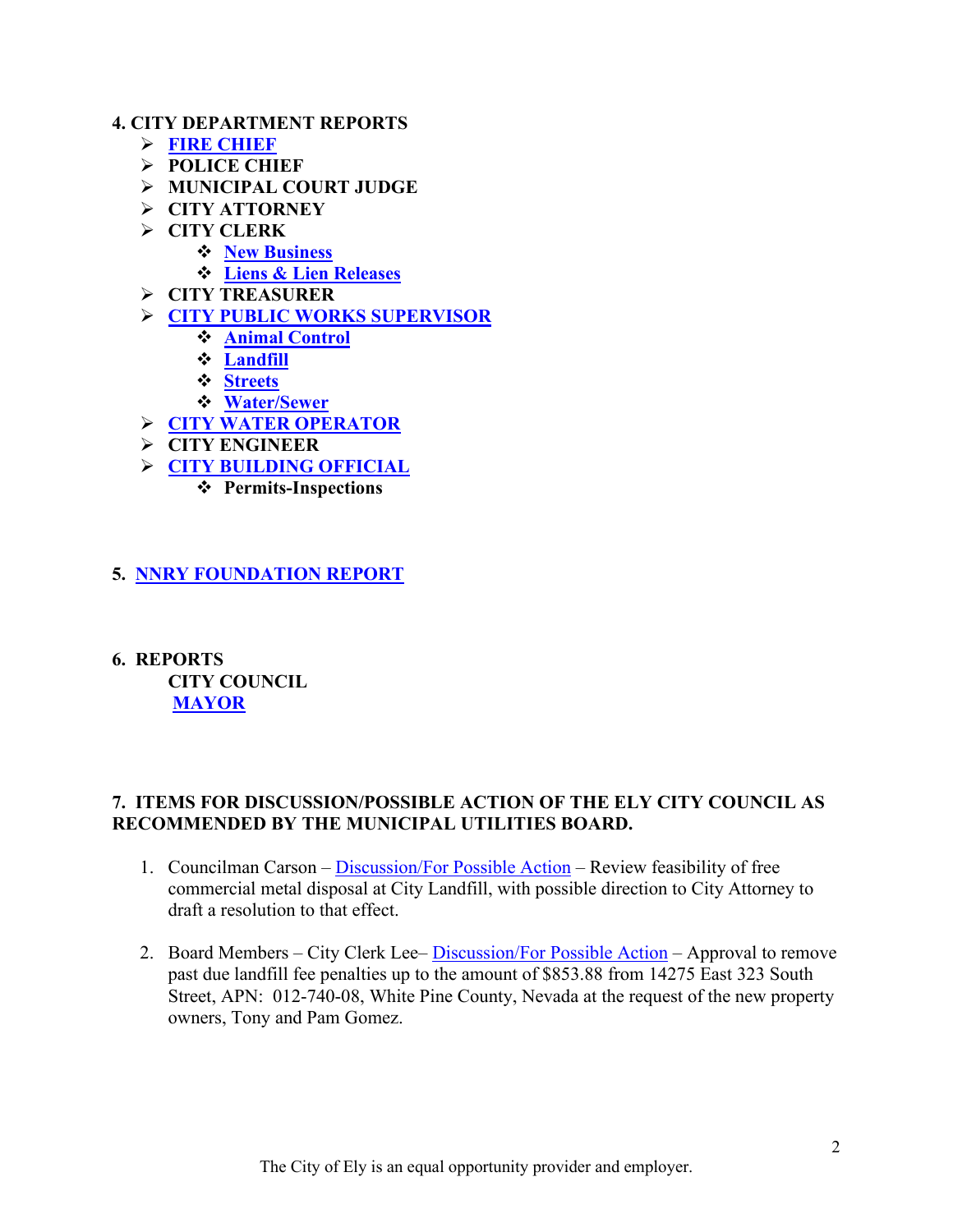# **8. ITEMS FOR DISCUSSION/POSSIBLE ACTION ONLY OF THE ELY CITY COUNCIL.**

**A. CONSENT AGENDA** (These items may be approved in <u>one motion</u> by the Council as its first action of business under For Discussion/Possible Action items.) Approval of the Consent Agenda approves each of these items. Council Members may remove any item from the Consent Agenda by notifying the Mayor or Mayor pro temp.

**MOTION:** Move to approve the Consent Agenda item 8A-1 Minutes and 8A-2 Bills.

Moved by: \_\_\_\_\_\_\_\_\_\_\_\_\_\_\_\_ Second by: \_\_\_\_\_\_\_\_\_\_\_\_\_\_\_ Vote: \_\_\_\_\_\_\_\_\_\_\_\_\_\_\_\_\_

- 1. Discussion/For Possible Action Minutes
	- [May 12, 2022](https://www.cityofelynv.gov/pdf/CityCouncil2022/cc6-9-22/cc5-12-22meetingminutes.pdf)
- 2. Discussion/For Possible Action –Bills.
	- [May 24, 2022](https://www.cityofelynv.gov/pdf/CityCouncil2022/cc6-9-22/cc5-24-22bills.pdf)
	- [May 25, 2022](https://www.cityofelynv.gov/pdf/CityCouncil2022/cc6-9-22/cc5-25-22bills.pdf)

### **B. NEW BUSINESS**

- 1. Mayor Robertson *rPlus Energies* representative Discussion Only Presentation regarding White Pine Pumped Storage Project's draft license application and project update.
- 2. Mayor Robertson Katie Coleman NRHA Director of Communications and Public Relations – Kevin Hickey NRHA Business Development Specialist – [Discussion/For](https://www.cityofelynv.gov/pdf/CityCouncil2022/cc6-9-22/Res.2022-08activitybondcap.pdf)  [Possible Action](https://www.cityofelynv.gov/pdf/CityCouncil2022/cc6-9-22/Res.2022-08activitybondcap.pdf) – Approval of Resolution 2022-08 providing for the transfer of the City of Ely's 2022 private activity bond volume cap to the Nevada Rural Housing Authority.
- 3. Council Members City Clerk Lee *LP Insurance Services* Principal Tina Perchetti NPAIP Representative – [Discussion/For Possible Action](https://www.cityofelynv.gov/pdf/CityCouncil2022/cc6-9-22/NPAIPFY23Proposal.pdf) – Acceptance of renewal proposal from Nevada Public Agency Insurance Pool (POOL) and approval for payment in the amount of \$243,089.62 from fiscal year 2022-2023 funds.
- 4. Councilman Spear Councilwoman Williams-Harper – [Discussion/For Possible Action](https://www.cityofelynv.gov/pdf/CityCouncil2022/cc5-26-22/BGclubRequesttotheCityofElyforMurryStreetProject.pdf)  Approval to donate up to \$200,000.00 to the Boys & Girls Club of Truckee Meadows in order to establish the Murry Street Early Learning Childcare Center in the City of Ely.
- 5. Councilman Spear Councilman Alworth Discussion Only Update on Porter Group efforts on the City of Ely's behalf to secure federal and State funding.
- 6. Councilwoman Williams-Harper – [Discussion/For Possible Action](https://www.cityofelynv.gov/pdf/CityCouncil2022/cc6-9-22/EVFDSupportServicesAgreementMay2022FINAL.pdf)  Approval of the Ely Volunteer Fire Department Support Services Agreement establishing a cooperative relationship between the parties and a fixed contribution of \$1,500 per month paid by the City of Ely to the Ely Volunteer Fire Department for its performance of emergency support services.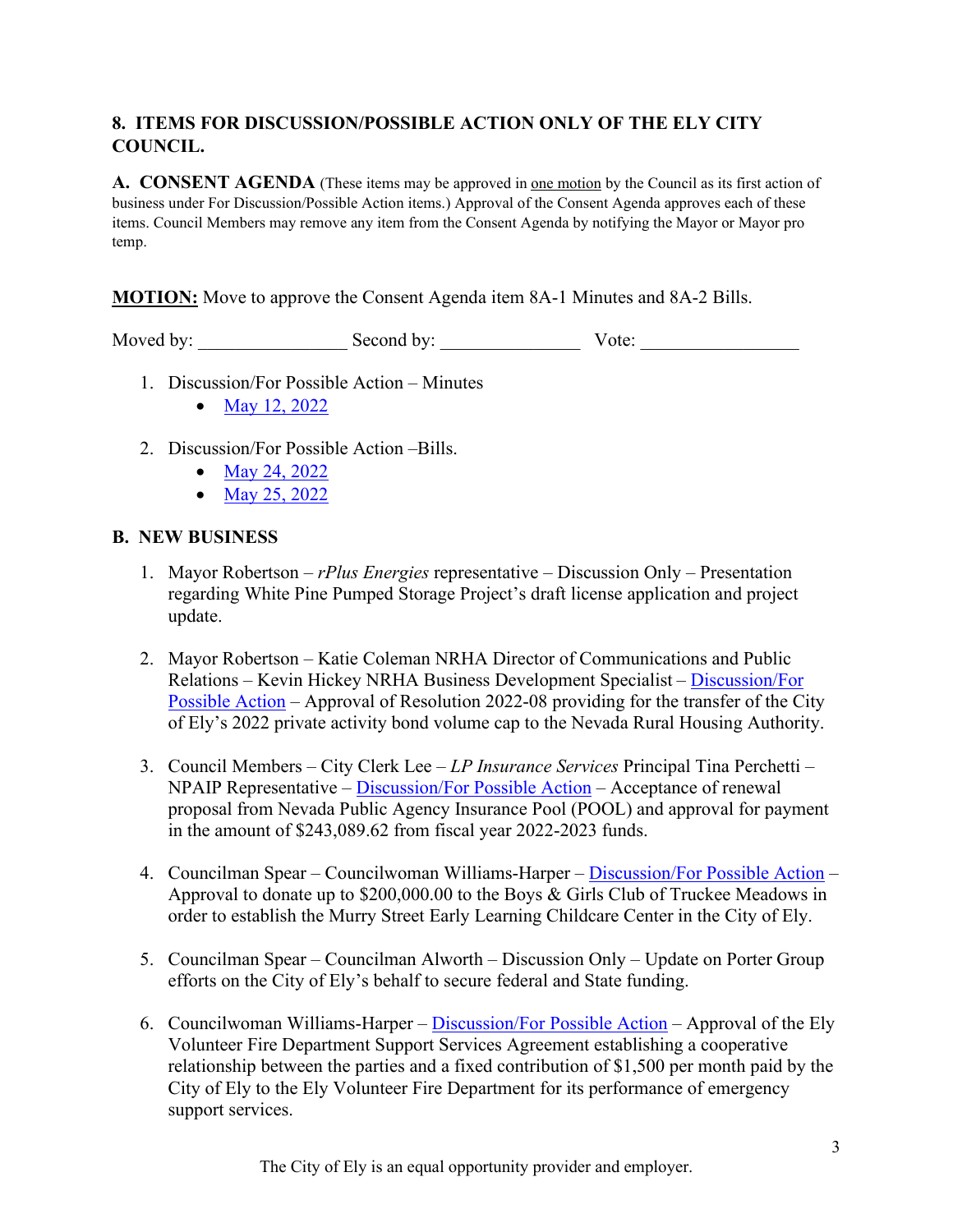- 7. Council Members Human Resources Director Trask Discussion/For Possible Action Approve anti-bullying/harassment training for mayor and city council.
- 8. Council Members City Clerk Lee – [Discussion/For Possible Action](https://www.cityofelynv.gov/pdf/CityCouncil2022/cc6-9-22/NLCMFY23Dues.pdf)  Approval to pay Nevada League of Cities and Municipalities Fiscal Year 2022-2023 Membership Dues in an amount to be determined up to \$10,431.38.
- 9. Council Members City Clerk Lee – [Discussion/For Possible Action](https://www.cityofelynv.gov/pdf/CityCouncil2022/cc6-9-22/5.17.22CityofElyWeedControl.pdf)  Acceptance of Tri-County Weed Control's (TCWC) proposal to the City of Ely for herbicide application within City limits during 2022 in the amount of \$5,000, to be paid by the City of Ely.
- 10. Council Members City Attorney Cahoon – [Discussion/For Possible Action](https://www.cityofelynv.gov/pdf/CityCouncil2022/cc6-9-22/Amendment2toOneNevadaAgreement.pdf)  Approval to execute Amendment No. 2 to One Nevada Agreement on Allocation of Opioid Recoveries.

**9. PUBLIC COMMENT:** Comments not exceeding three (3) minutes in length will be accepted from the general public in attendance. If any are made, there may be discussion upon those comments. No vote, decision, or action may be taken upon matters raised under this item until it is formally placed on the agenda. "Section 7.05, of the Nevada Open Meeting Law Manual indicates that the Public Body may prohibit comment if the content of the comments is a topic that is not relevant to or within the authority of the Public Body or if the content of the comments is willfully disruptive of the meeting by being irrelevant, repetitious, slanderous, offensive, inflammatory, irrational or amounting to personal attacks or interfering with the rights of other speakers".

**10. ADJOURNMENT: THE MEETING MAY BE ADJOURNED BY APPROPRIATE MOTION OF THE CITY COUNCIL.** \* Open session – Action/Discussion – Personnel\*\* The meeting may be closed by appropriate motion for the purpose of discussion on any matter allowed under N.R.S. 241.031 and 241.033, (1) nothing contained in this chapter prevents a public body from holding a closed meeting to consider the character, alleged misconduct, professional competence or physical or mental health of a person/employee. (2) A public body may close a meeting upon a motion, which specifies the nature of the business to be considered. (3) This chapter does not: (a) Apply to judicial proceedings. (b) Prevent the removal of any person who willfully disrupts a meeting to the extent that its orderly conduct is made impractical. (c) Prevent the exclusion of witnesses from a public or private meeting during the examination of another witness. (d) Require that any meeting be closed to the public. (e) Permit a closed meeting for the discussion of the appointment of any person to public office or as a member of a public body. (4) The exception provided by this section, and electronic communication, must not be used to circumvent the spirit or letter of this chapter in order to discuss or act upon a matter over which the public body has supervision, control, jurisdiction or advisory powers. In accordance with Federal civil rights law and U.S. Department of Agriculture (USDA) civil rights regulations and policies, the USDA, its Agencies, offices and employees, and institutions participating in or administering USDA programs are prohibited from discriminating based on race, color, national origin, religion, sex, gender identity (including gender expression), sexual orientation, disability, age, marital status, family/parental status, income derived from a public assistance program, political beliefs, or reprisal or retaliation for prior civil rights activity, in any program or activity conducted or funded by USDA (not all bases apply to all programs). Remedies and complaint filing deadlines vary by program or incident. Persons with disabilities who require alternative means of communication for program information (e.g., Braille, large print, audiotape, American Sign Language, etc.) should contact the responsible Agency or USDA's TARGET Center at (202) 720-2600 (voice and TTY) or contact USDA through the Federal Relay Service at (800) 877-8339. Additionally, program information may be made available in languages other than English. To file a program discrimination complaint, complete the USDA Program Discrimination Complaint Form, AD-3027, found online a[t http://www.ascr.usda.gov/complaintfilingcust.html](http://www.ascr.usda.gov/complaintfilingcust.html) and at any USDA office or write a letter addressed to USDA and provide in the letter all of the information requested in the form. To request a copy of the complaint form, call (866) 632-9992. Submit your completed form or letter to USDA by: Mail: U.S. Department of Agriculture, Office of the Assistant Secretary for Civil Rights, 1400 Independence Avenue, SW, Washington, D.C. 20250-9410; Fax: (202) 690-7442; or Email: program.intake@usda.gov.

For access to the public packet, contact the City Clerk at 501 Mill Street, Ely, Nevada 89301 or call (775) 289-2430; all packet material is posted in the agenda's hyperlinks or under "Additional Documentation" on the City's website at <https://www.cityofelynv.gov/>